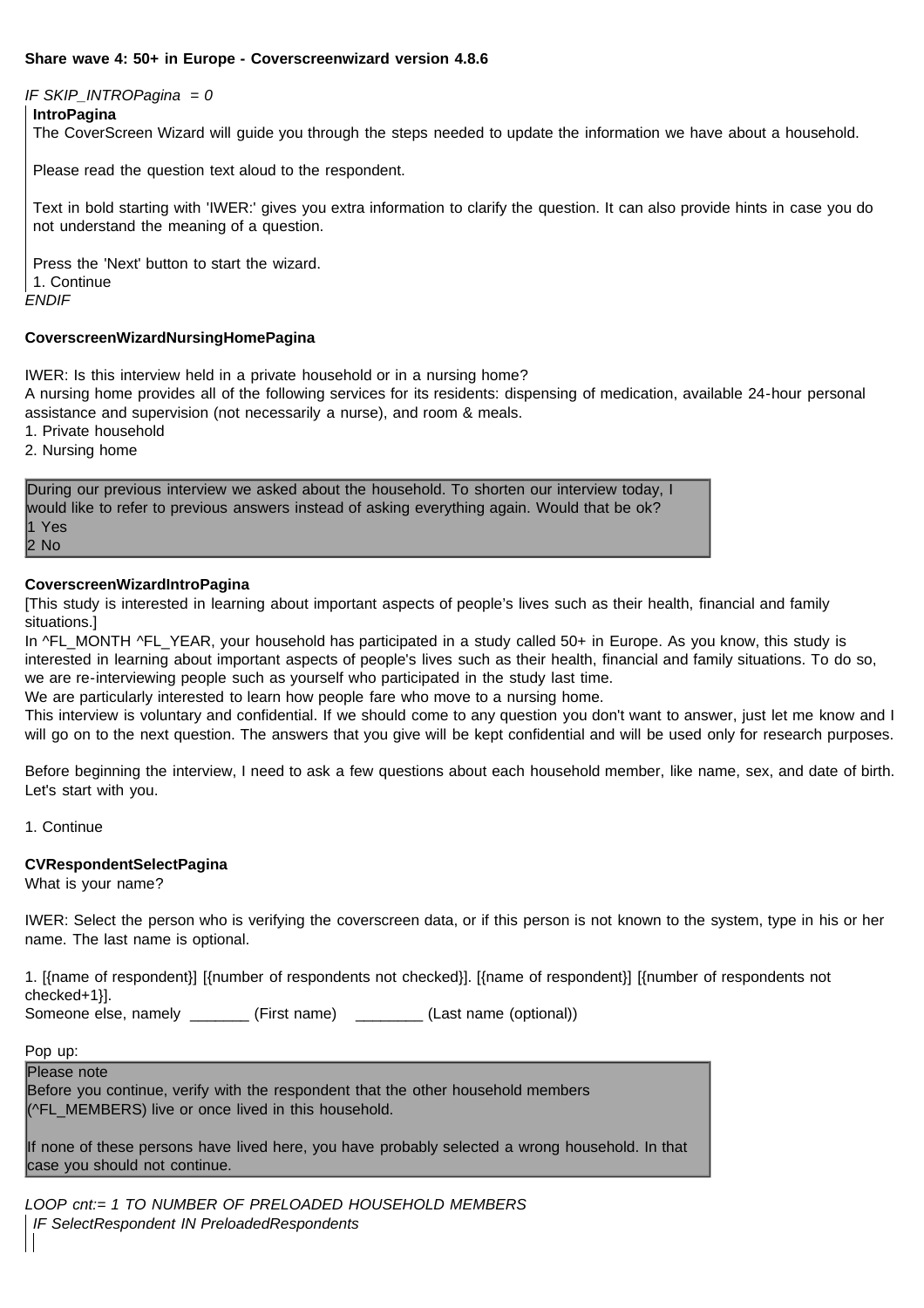## **CoverscreenWizardRespondentConfirmationPagina:IS\_LIVING**

*[IF SelectRespondent=CVRespondent {"Do you"} ELSE {"Does" RespondentFirstName} ENDIF]* (still) live in this household? 1. Yes

5. No

6. Has moved out

7. Never lived here

[*IF NOT(SelectRespondent=CVRespondent) {8. Is deceased}* ]

CHK: (confirmLiving = 6 AND NobodyElseInHousehold) " "[None of the original household members live at the current address anymore. In case everybody moved to (an)other address(es), first move the household to a new address before doing the coverscreen. If all household members deceased, cancel the coverscreen interview and register contact code 301 - deceased for the "household as whole".]"

CHK: (confirmLiving = 7 AND NobodyElseInHousehold) "[None of the known household members live here. You might not be a the right address. Cancel this coverscreen and try to retrieve the correct address information for this household.]"

*IF (SelectRespondent.IsDeceased)*

## *ENDIF* **CoverscreenWizardRespondentConfirmationPagina:NAME** Is your name spelled correctly? (^FL\_NAME / ^FL\_LASTNAME) IWER: If the name is spelled wrong, you can type in the corrected name. The last name is optional. 1. Yes, the name is correct 5. No, the name is spelled differently \_\_\_\_\_\_\_\_\_\_ (First name) \_\_\_\_\_\_\_\_\_\_\_\_\_\_ (Last name (optional)) **CoverscreenWizardRespondentConfirmationPagina:SORRY** I am sorry to hear that ^FL\_NAME deceased. I need to ask a few questions about ^FL\_NAME to make sure we have the correct information about the deceased. 1. Continue

## **CoverscreenWizardRespondentConfirmationPagina:GENDER**

(Observe)

Iwer: note sex of respondent from observation (ask if unsure).

1. Male

2. Female

3. I don't know / refusal

*IF NOT (SelectRespondent=CVRespondent)*

**CoverscreenWizardRespondentConfirmationPagina:RELATION\_TO\_CV\_R**

Looking at card 1, what was ^FL\_HIS\_HER relationship to you?

**By "parent-in-law" we mean the parent of a co residing partner, other parents-in-law (e.g. parents of former partners) are to be coded as "other relatives".**

- 1. Spouse
- 2. Partner
- 3. Child
- 4. child-in-law
- 5. parent
- 6. parent-in-law
- 7. sibling

8. grandchild

- 9. Other relative (specify)
- 10. Other non-relative (specify)
- 11. Ex-Spouse/ex-Partner

ENDIF

## IWER: Please confirm ^FL\_NAME is the respondent's ^FL\_RELATION

## **CoverscreenWizardRespondentConfirmationPagina:BIRTH**

You were born ^FL\_NAME ^FL\_VERB in ^FL\_MONTH ^FL\_YEAR. Is that correct?

IWER: If the month and/or year of birth are incorrect, you can fill in the corrected month and year of birth. If the respondent refuses to give a birthdate please make an estimation. If this fails select 'Don't know/Refusal'

1. Yes, the month and year of birth are both correct.

5. No, the month and/or year of birth are incorrect.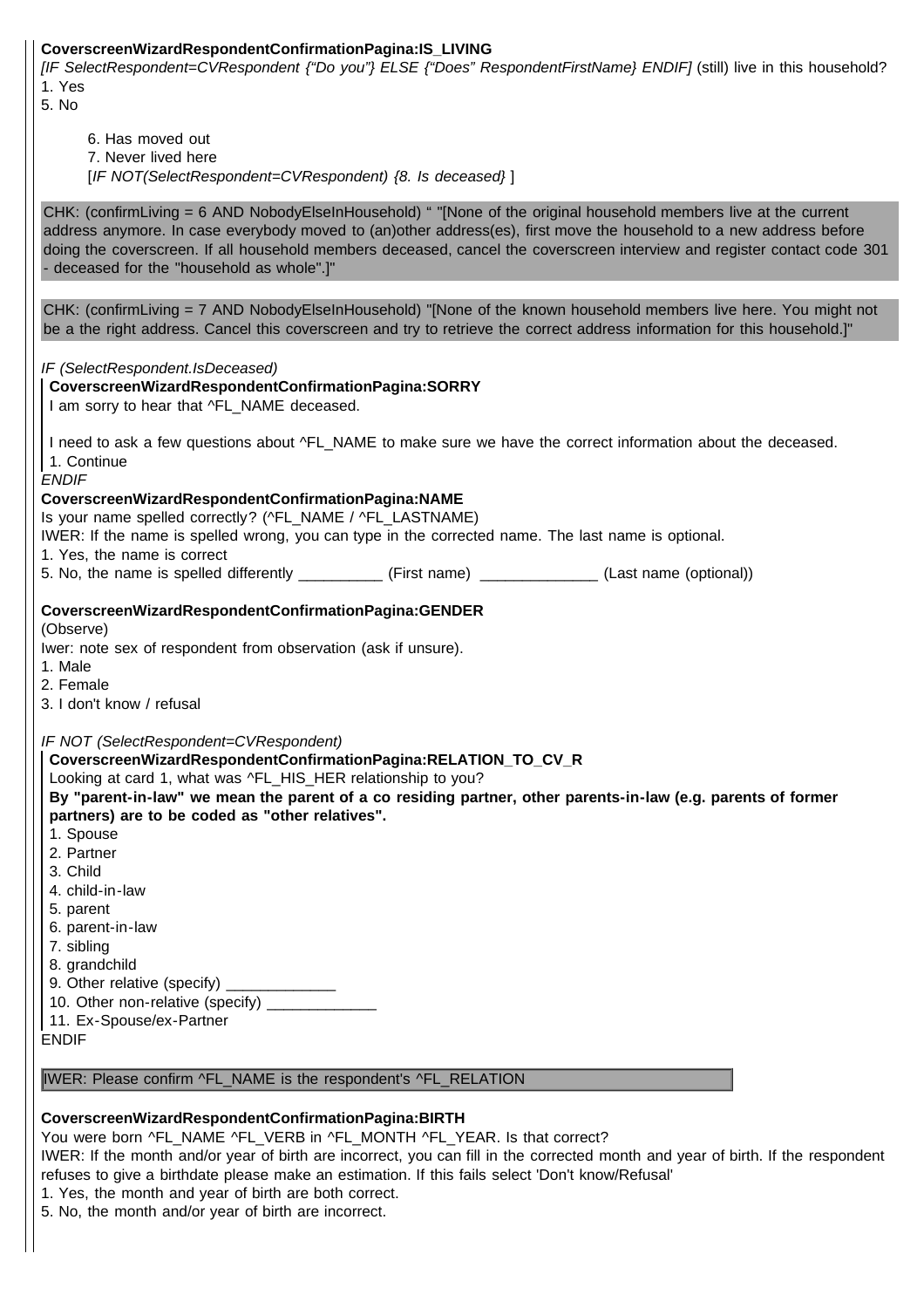| The month of birth is [{Monthselectbox}]<br>The year of birth is _____________                                                                                                                                                                                  |  |
|-----------------------------------------------------------------------------------------------------------------------------------------------------------------------------------------------------------------------------------------------------------------|--|
| 9. I don't know / refusal                                                                                                                                                                                                                                       |  |
| If CoverscreenWizardRespondentConfirmationPagina:IS_LIVING=6<br><b>CoverscreenWizard</b>                                                                                                                                                                        |  |
| In which month and year did ^FL_NAME move out?<br>[{Monthselectbox}]<br>Month<br>Year                                                                                                                                                                           |  |
| If CoverscreenWizardRespondentConfirmationPagina:IS_LIVING=6<br>CoverscreenWizard                                                                                                                                                                               |  |
| May I ask why ^FL_NAME left the household? Was it because<br>Read out options below                                                                                                                                                                             |  |
| (a nursing home provides all of the following services for its residents: dispensing of medication, available 24-hour<br>personal assistance and supervision (not necessarily a nurse), and room & meals.)<br>1. The relationship with a household member ended |  |
| 2. ^FL_NAME moved to a nursing or residential home<br>3. For some other reason                                                                                                                                                                                  |  |
| IF (Interview in nursinghome)<br>CoverscreenWizardNursingHomeOthersPagina<br>I know this might be difficult to talk about. Has anyone who was a member of your household in ^FL_MONTH ^FL_YEAR<br>died?                                                         |  |
| IWER: If none of the members of the former household is mentioned, select option 5.<br>1. Yes, somebody from the household in ^FL_MONTH ^FL_YEAR died<br>[ {list of other members in household} ]                                                               |  |
| 5. No, nobody who was a member of the household in ^FL_MONTH ^FL_YEAR died<br>LOOP cnt:= 1 TO NUMBER OF OTHER DIED RESPONDENTS<br>CoverscreenWizardRespondentConfirmationPagina:SORRY<br>I am sorry to hear that ^FL_NAME deceased.                             |  |
| I need to ask a few questions about ^FL_NAME to make sure we have the correct information about the deceased.<br>1. Continue                                                                                                                                    |  |
| CoverscreenWizardRespondentConfirmationPagina:NAME<br>Is the name of ^FL_NAME / ^FL_LASTNAME spelled correctly?<br>IWER: If the name is spelled wrong, you can type in the corrected name. The last name is optional.<br>1. Yes, the name is correct            |  |
| 5. No, the name is spelled differently (First name) (Example 2011) (Last name (optional))<br>CoverscreenWizardRespondentConfirmationPagina:GENDER<br>Is [{first name of deceased respondent}] male?                                                             |  |
| Iwer: note sex of respondent from observation (ask if unsure).<br>1. Male<br>2. Female                                                                                                                                                                          |  |
| CoverscreenWizardRespondentConfirmationPagina:RELATION_TO_CV_R<br>Looking at card 1, what was ^FL_HIS_HER relationship to you?                                                                                                                                  |  |
| By "parent-in-law" we mean the parent of a co residing partner, other parents-in-law (e.g. parents of former<br>partners) are to be coded as "other relatives".<br>1. Spouse                                                                                    |  |
| 2. Partner<br>3. Child<br>4. child-in-law                                                                                                                                                                                                                       |  |
| 5. parent<br>6. parent-in-law<br>7. sibling                                                                                                                                                                                                                     |  |
| 8. grandchild<br>9. Other relative (specify)<br>10. Other non-relative (specify) ____________<br>11. Ex-Spouse/ex-Partner                                                                                                                                       |  |
| Pop up<br>IWER: Please confirm ^FL_NAME is the respondent's ^FL_RELATION                                                                                                                                                                                        |  |

 $\begin{array}{c} \hline \end{array}$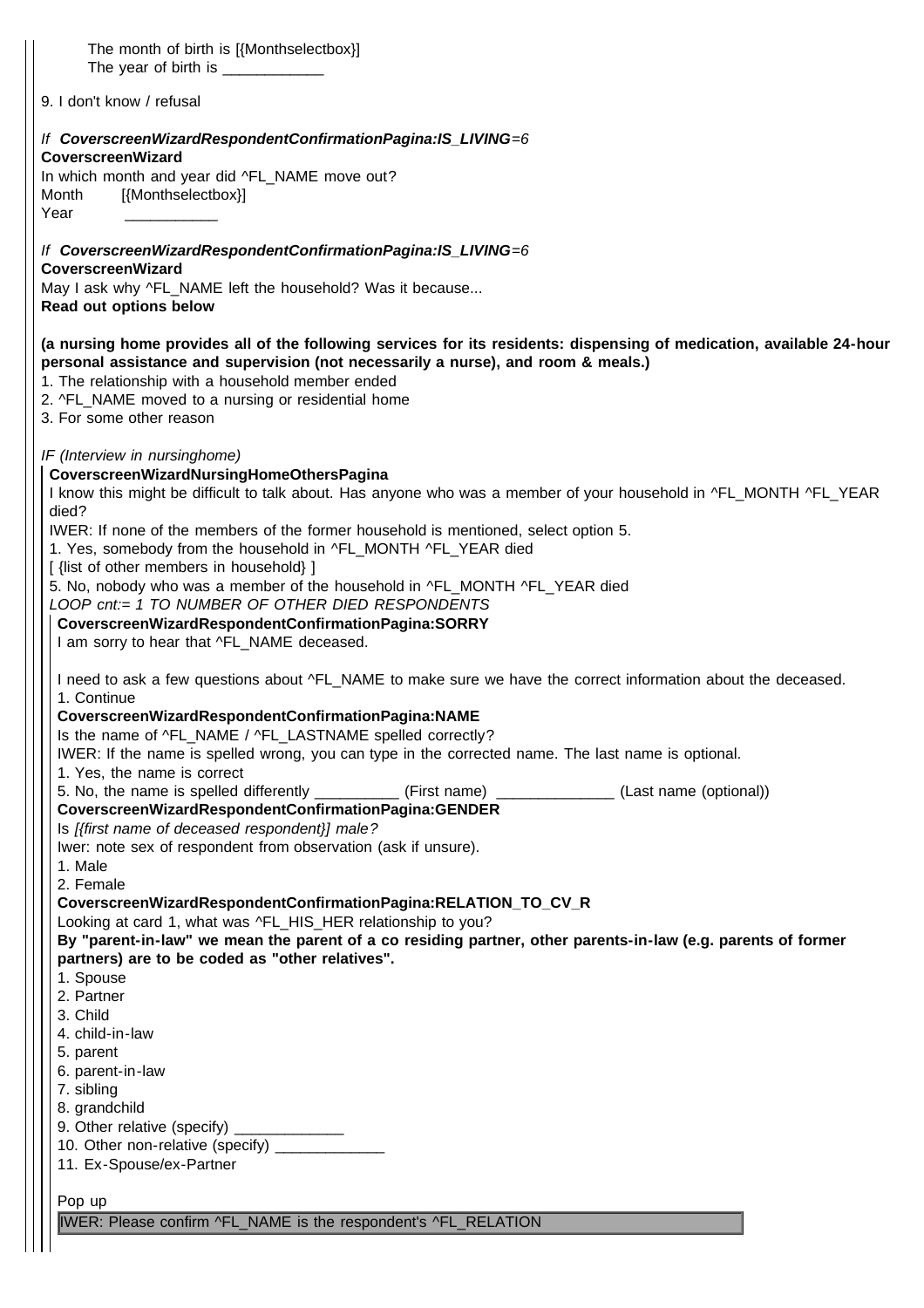| CoverscreenWizardRespondentConfirmationPagina:BIRTH                                                                                                                                                                                 |
|-------------------------------------------------------------------------------------------------------------------------------------------------------------------------------------------------------------------------------------|
| ^FL_NAME ^FL_VERB in ^FL_MONTH ^FL_YEAR. Is that correct?                                                                                                                                                                           |
| 1. Yes, the month and year of birth are both correct.                                                                                                                                                                               |
| 5. No, the month and/or year of birth are incorrect.                                                                                                                                                                                |
| The month of birth is [{Monthselectbox}]                                                                                                                                                                                            |
| The year of birth is ______________                                                                                                                                                                                                 |
|                                                                                                                                                                                                                                     |
| 9. I don't know / refusal                                                                                                                                                                                                           |
| CoverscreenWizardRespondentConfirmationPagina:WHEN_DECEASED                                                                                                                                                                         |
| When did ^FL_NAME die? Can you tell me the month and year?                                                                                                                                                                          |
| Month<br>[{Monthselectbox}]                                                                                                                                                                                                         |
| Year<br><b>ENDLOOP</b>                                                                                                                                                                                                              |
| STOP ASKING OTHER RESPONDENTS                                                                                                                                                                                                       |
| <b>ENDIF</b>                                                                                                                                                                                                                        |
| IF (SelectRespondent.IsDeceased)                                                                                                                                                                                                    |
| CoverscreenWizardRespondentConfirmationPagina:WHEN_DECEASED                                                                                                                                                                         |
| When did ^FL_NAME die? Can you tell me the month and year?                                                                                                                                                                          |
| [{Monthselectbox}]<br>Month                                                                                                                                                                                                         |
| Year                                                                                                                                                                                                                                |
| <b>ENDIF</b>                                                                                                                                                                                                                        |
| <b>ELSE</b>                                                                                                                                                                                                                         |
| CVRespondentLivesHerePagina                                                                                                                                                                                                         |
| Do you live in this household?                                                                                                                                                                                                      |
| <b>IWER: A household consists of all persons</b>                                                                                                                                                                                    |
| - who live in the same dwelling (using the same entrance door) and                                                                                                                                                                  |
| - who have a common housekeeping budget or usually have their meals together.                                                                                                                                                       |
| <b>Exceptions:</b>                                                                                                                                                                                                                  |
| Lodgers (persons who sublet) are not considered members of the household, even though they may occasionally                                                                                                                         |
|                                                                                                                                                                                                                                     |
|                                                                                                                                                                                                                                     |
| have dinner with the host. Children living together with their parents at the parents' address, or parents living                                                                                                                   |
| together with their children at the children's address will be considered members of the household whether or not<br>they have a common housekeeping budget for meals.                                                              |
| Temporarily absent household members should be considered members if they have no other main dwelling, have                                                                                                                         |
| retained economic ties with the household and their absence is not longer than 1 year.                                                                                                                                              |
| 1. Yes                                                                                                                                                                                                                              |
| 5. No (proxy)                                                                                                                                                                                                                       |
| CHK: (StillInHousehold = 5) "[Please move back to the previous question and select a person who is living in the household.<br>The proxy should answer the questions in the coverscreen as if the proxy were the selected person.]" |
| CoverscreenWizardNewCVRespondentPagina                                                                                                                                                                                              |
| Can you give me your personal details?                                                                                                                                                                                              |
| IWER: Please ask for name, month and year of birth, and gender                                                                                                                                                                      |
|                                                                                                                                                                                                                                     |
| Month of birth [{Monthselectbox}]                                                                                                                                                                                                   |
| Year of birth _____________                                                                                                                                                                                                         |
| Gender                                                                                                                                                                                                                              |
| 1. Male                                                                                                                                                                                                                             |
| 2. Female                                                                                                                                                                                                                           |
| CoverscreenWizardNewMembersPagina                                                                                                                                                                                                   |
| In which month and year did you move into this household?<br>Month [{Monthselectbox}]                                                                                                                                               |
| Year ___________                                                                                                                                                                                                                    |
| <b>ENDIF</b>                                                                                                                                                                                                                        |
| <b>ENDLOOP</b>                                                                                                                                                                                                                      |
| LOOP cnt:= 1 TO NUMBER NEW RESPONDENTS                                                                                                                                                                                              |
| CoverscreenWizardNewMembersPagina                                                                                                                                                                                                   |
| Does anyone else live in this household?                                                                                                                                                                                            |
| <b>IWER: A household consists of all persons</b>                                                                                                                                                                                    |
| - who live in the same dwelling (using the same entrance door) and                                                                                                                                                                  |
| - who have a common housekeeping budget or usually have their meals together.                                                                                                                                                       |
| <b>Exceptions:</b>                                                                                                                                                                                                                  |

**have dinner with the host. Children living together with their parents at the parents' address, or parents living**